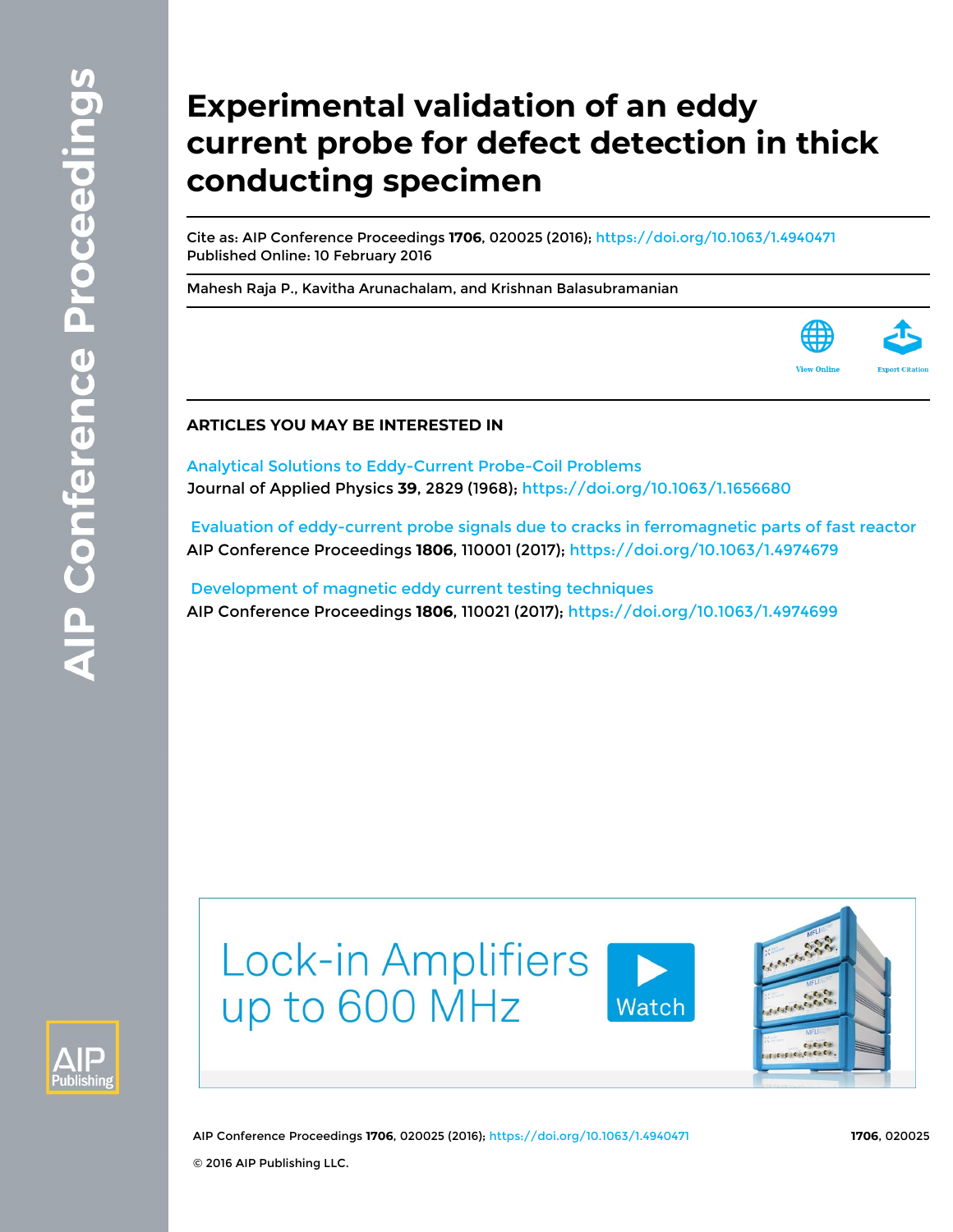# **Experimental Validation of an Eddy Current Probe for Defect Detection in Thick Conducting Specimen**

Mahesh Raja P<sup>1a)</sup>, Kavitha Arunachalam<sup>2b)</sup>, Krishnan Balasubramanian<sup>3c)</sup>

*1, 2Electromagnetic Research Laboratory, Department of Engineering Design, Indian Institute of Technology* 

*Madras, Chennai*<br><sup>3</sup> Centre for Non-Destructive Evaluation (CNDE), Department of Mechanical Engineering<sup>3</sup> *Indian Institute of Technology Madras, Chennai, Tamil Nadu, India-600036* 

> *a) mrp0559@gmail.com b) akavitha@iitm.ac.in c)balas@iitm.ac.in*

**Abstract:** This paper presents numerical modeling and experimental measurements of eddy current (EC) probe for detecting subsurface defects in 10 mm to 15 mm thick conducting specimen. Measurements are presented for a pancake air core coil to detect subsurface defect in 10 mm thick aluminum slab. EC coil parameters namely inner radius $(r_1)$ , and outer radius $(r_2)$ , and operating frequency (f) are optimized for deeper penetration in the conducting plate (35 MS/m) for a given coil height(h), and lift off distance (d). Preliminary simulation results are presented for a subsurface defect in 15 mm thick aluminium plate for the optimized EC coil parameters.

## **INTRODUCTION**

Eddy current testing (ECT) is one of the commonly used nondestructive testing (NDT) techniques for inspecting electrically conducting materials. It works on the principle of electromagnetic (EM) induction, where a coil carrying alternating current (AC) induces eddy current when it is brought near a conducting specimen. Flow of eddy current is locally perturbed in the presence of cracks/defects which change the associated secondary magnetic field and the coil impedance. The change in coil impedance is used for detection and characterization of the damage. The eddy current induced in the specimen is concentrated primarily on the surface close to the coil and attenuates along the depth of the sample due to skin depth phenomenon [1]. Skin depth,  $\delta$  is also inversely proportional to the coil excitation frequency and electrical conductivity of the sample. Thus, ECT is widely used for defect detection in thinner conducting specimen typically, 3 mm – 6 mm thickness. In this paper, we present EC coil measurements for a subsurface defect in a 10 mm aluminum sample. 3D numerical modeling is used for optimization of the air core coil and operating frequency. Simulations for the optimized ECT parameters indicate measurable change in coil impedance for a subsurface defect in 15 mm thick aluminum plate.

# **EC COIL EXPERIMENTS**

Figure 1 shows an illustration of a pancake coil above a conducting specimen with centrally located two dimensional (2D) subsurface defect. The conducting specimen is a 10 mm thick aluminium slab of length, 100 mm and width, 30 mm. A 0.5 mm wide 2D notch of 1 mm depth on the far side of the coil was scanned using an air core pancake coil connected to a LCR meter. The coil parameters used in the experiment are as follows: inner diameter

> *42nd Annual Review of Progress in Quantitative Nondestructive Evaluation* AIP Conf. Proc. 1706, 020025-1–020025-5; doi: 10.1063/1.4940471 © 2016 AIP Publishing LLC 978-0-7354-1353-5/\$30.00

> > 020025-1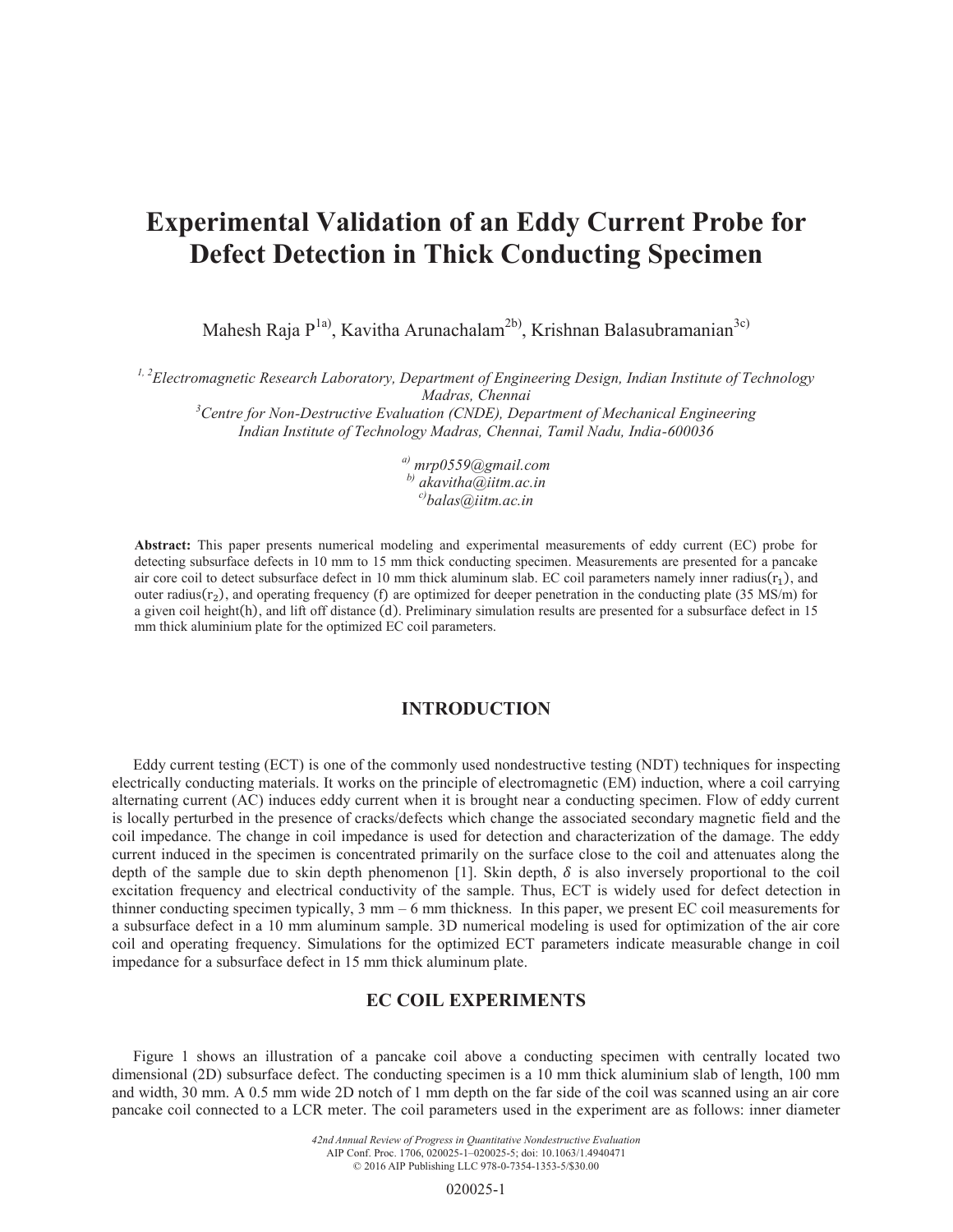(ID),  $D_1 = 4$  mm, outer diameter (OD),  $D_2 = 18$  mm, height, h= 3 mm, number of turns, N= 525 and wire gauge, 38. The coil inductance, L in air and above the sample is 2.73 mH and 2.33 mH respectively. The skin depth ( $\delta$ ) of the coil in the sample is 2.9 mm at 1 kHz.



G PC P  $\circ$   $\circ$ I B Scanner LCR Meter

**FIGURE 1.** Coil and sample geometry showing defect surfaces e geometry showing defect surfaces<br> **FIGURE 2.** Experimental Setup<br>  $S_1$ ,  $S_2$ , and  $S_3$ .



Figure 2 shows the experimental setup for coil impedance measurements. Coil excitation was given through an impedance analyzer (E4980A, Agilent Technologies, USA) which produces a sinusoidal signal with 20 mA current. Coil lift off was maintained as 1 mm using a computer controlled 2D scanner. The coil was scanned above the sample in steps of 1 mm with the help of a scanner controlled via a custom LABVIEW program. At each scan position, coil impedance,  $Z = R + jX$  was recorded at three frequencies namely, 250 Hz, 350 Hz and 450 Hz for the deep seated defect. Normalized coil resistance,  $R_n = (R - R_0)/X_0$  and reactance,  $X_n = X/X_0$  where  $R_0$  is coil resistance,  $X_0$  is coil reactance in air and  $X = 2\pi fL$ .

Figure 3 shows the impedance plane trajectory as the coil was scanned above the sample. It can be seen from Fig. 3a that the magnitude of coil impedance varies with frequency. The lowest frequency shows the largest change than higher frequencies. The pancake air core coil was used to measure subsurface notch in a 15 mm thick aluminium plate. The coil sensitivity for the subsurface defect was poor due to decreased eddy current density [2]. Hence, coil parameters and excitation frequencies were optimized using 3D numerical simulations.



**FIGURE 3.** (a) Coil impedance plane trajectory for a sub-surface notch located 9 mm deep in 10 mm thick aluminium plate. (b) Change in normalized coil impedance at 250 Hz. Defect depth is 1 mm.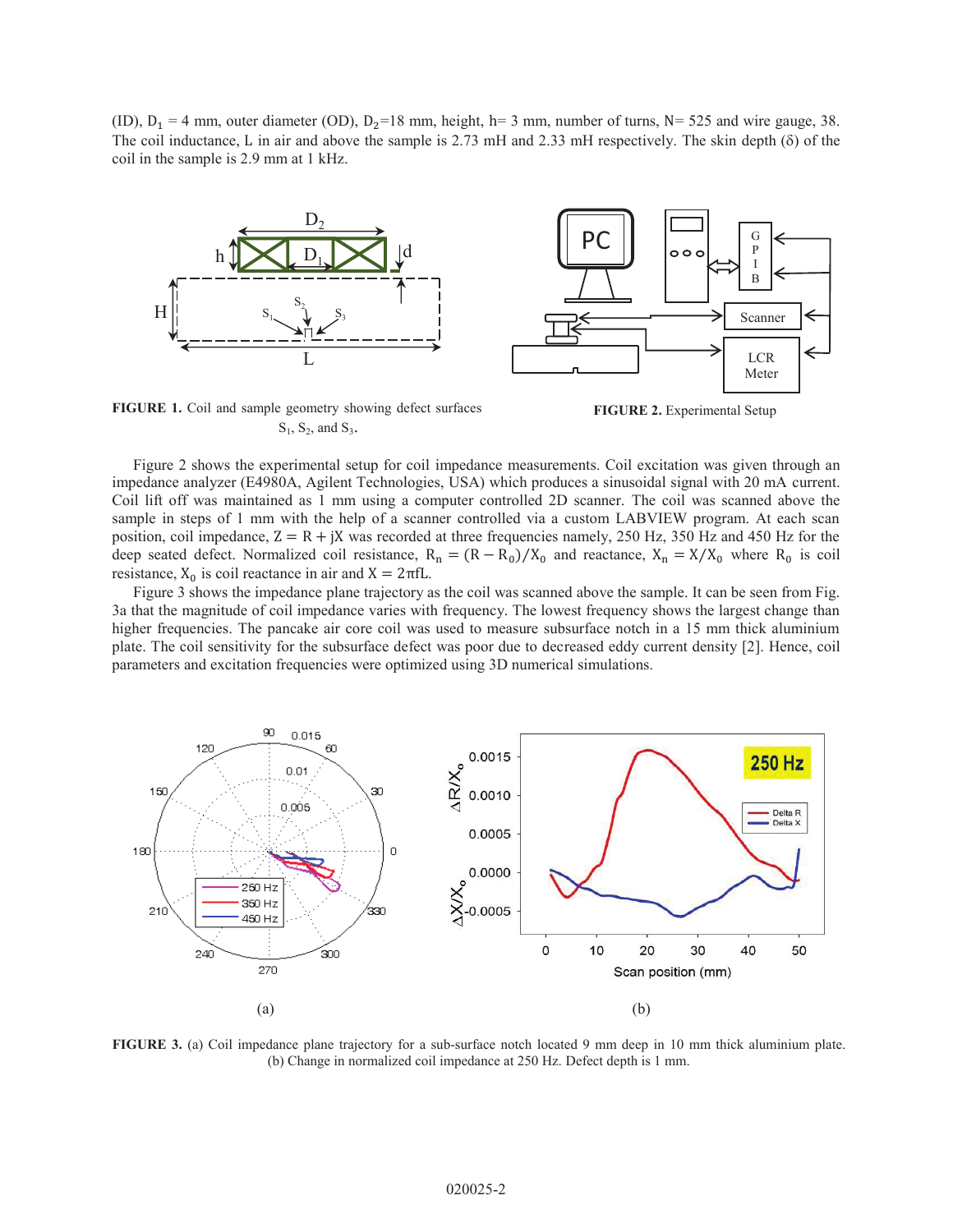

**FIGURE 4.** Schematic of the FEM model

#### **NUMERICAL MODELING FOR COIL OPTIMIZATION**

Numerical simulations for coil optimization were carried out using Finite Element Method (FEM) based simulation software, COMSOL Multiphysics<sup>®</sup>. Modeling practice reported in literature for solving ECT problems was adopted in our work [3]. The mathematical formulation for the numerical model is given by Maxwell's equation together with constitutive equations and ohm's law. Figure 4 shows the 3D model developed in COMSOL for coil optimization. The simplified form of the governing equation [4],

$$
\nabla^2 \mathbf{A} = -\mu i_0 + \mu \sigma \left(\frac{\partial \mathbf{A}}{\partial t}\right) + \mu \epsilon \left(\frac{\partial^2 \mathbf{A}}{\partial t^2}\right) + \mu \nabla \left(\frac{1}{\mu}\right) \times (\nabla \times \mathbf{A}), \quad (1)
$$

is applicable to all sub domains in the computational model. In Eqn. (1), **A** is magnetic vector potential,  $\sigma$  is electrical conductivity (S/m),  $\mu$  is magnetic permeability (H/m) and  $i_0$  is coil current (mA). External boundary of the air domain was subjected to magnetic insulation,  $\hat{n} \times A = 0$  where  $\hat{n}$  denotes the outward unit surface normal. Coil excitation was assigned by applying a uniform vector current density  $J<sub>o</sub>$  to the coil. Simulation results were validated with benchmark problems provided by the World Federation of Nondestructive Evaluation Centers.

#### **SIMULATIONS**

Simulations were carried out to determine coil inner and outer radii  $(r_1, r_2)$ , and optimal operating frequency for fixed coil height ( $h = 3$  mm), number of turns ( $N = 200$ ) and 0.1 mm lift off above a 15 mm thick aluminium plate. A 4.5 mm deep 2D notch of width 0.5 mm was positioned on the bottom of the plate. The plate electrical conductivity ( $\sigma$ ) and relative permeability ( $\mu_r$ ) was assigned as 35 MS/m and 1 respectively. The plate dimensions were 150 mm  $\times$  150 mm. The average magnetic field density,  $(\mathbf{B} = \nabla \times \mathbf{A})$  induced by the air core coil on the notch surface,  $S_2$  was calculated for varying coil radii as the excitation frequency was swept from 40 Hz till 500 Hz.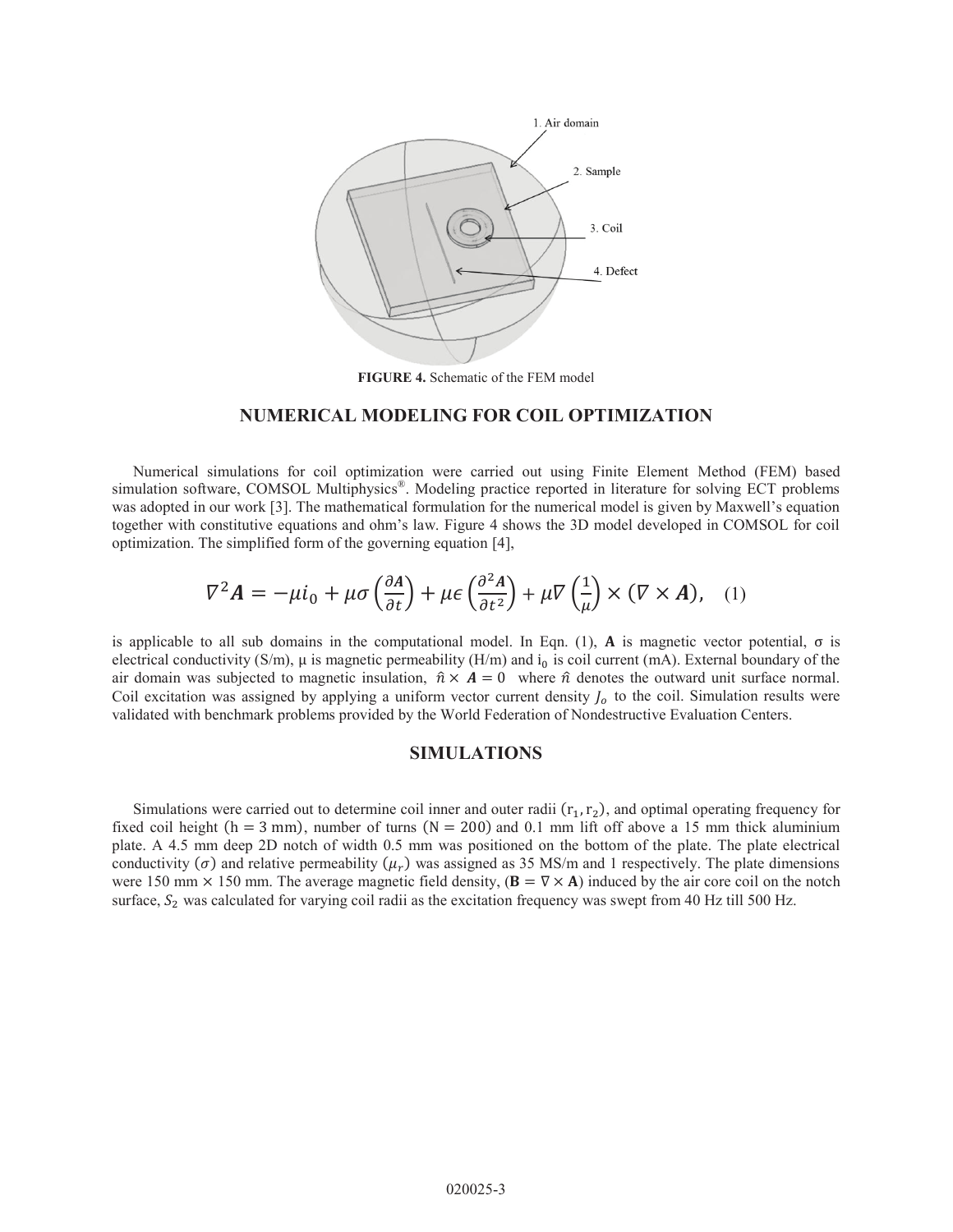

**FIGURE 5.** (a) Magnitude of magnetic field density,  $|\mathbf{B}|$  at 150 Hz on the defect surface (S<sub>2</sub>) for varying coil inner  $(r_1)$  and outer  $(r_2)$  radii,  $(r_1: 4 \text{ mm to } 10 \text{ mm}; r_2: 8 \text{ mm to } 25 \text{ mm})$ ; (b) induced current density at plate bottom for  $r_1 = 10 \text{ mm}, r_2 = 23$ mm,  $h=3$  mm,  $d=0.5$  mm.



**FIGURE 6.** Impedance plane trajectory of optimized EC coil for 11.5 mm deep 2D notch in 15 mm thick aluminium plate**.**

Figure 5a shows the magnitude of the magnetic field density ( $|\mathbf{B}|$ ) on the notch surface (S<sub>2</sub>) as indicated in Fig. 1 for varying coil inner and outer radii at 150 Hz. It can be seen from the contour plot that the magnetic field density is maximum for coil inner and outer radius of 10 mm and 23 mm respectively. The optimum excitation frequency for these coil parameters was found by calculating the magnitude of the induced current density at the bottom of plate [5]. Figure 5b shows the induced current as a function of excitation frequency for coil inner and outer radii of 10 mm and 23 mm respectively. In Fig. 5b the current density induced at the bottom of the plate reaches maximum at 140 Hz. Subsequently simulations were carried out at the optimized excitation frequency for the chosen coil parameters as the coil was scanned above an 11.5 mm deep subsurface 2D notch of width, 0.5 mm in a 15 mm thick aluminium plate. Figure 6 shows the simulated impedance plane trajectory for the 2D notch centered in the 15 mm